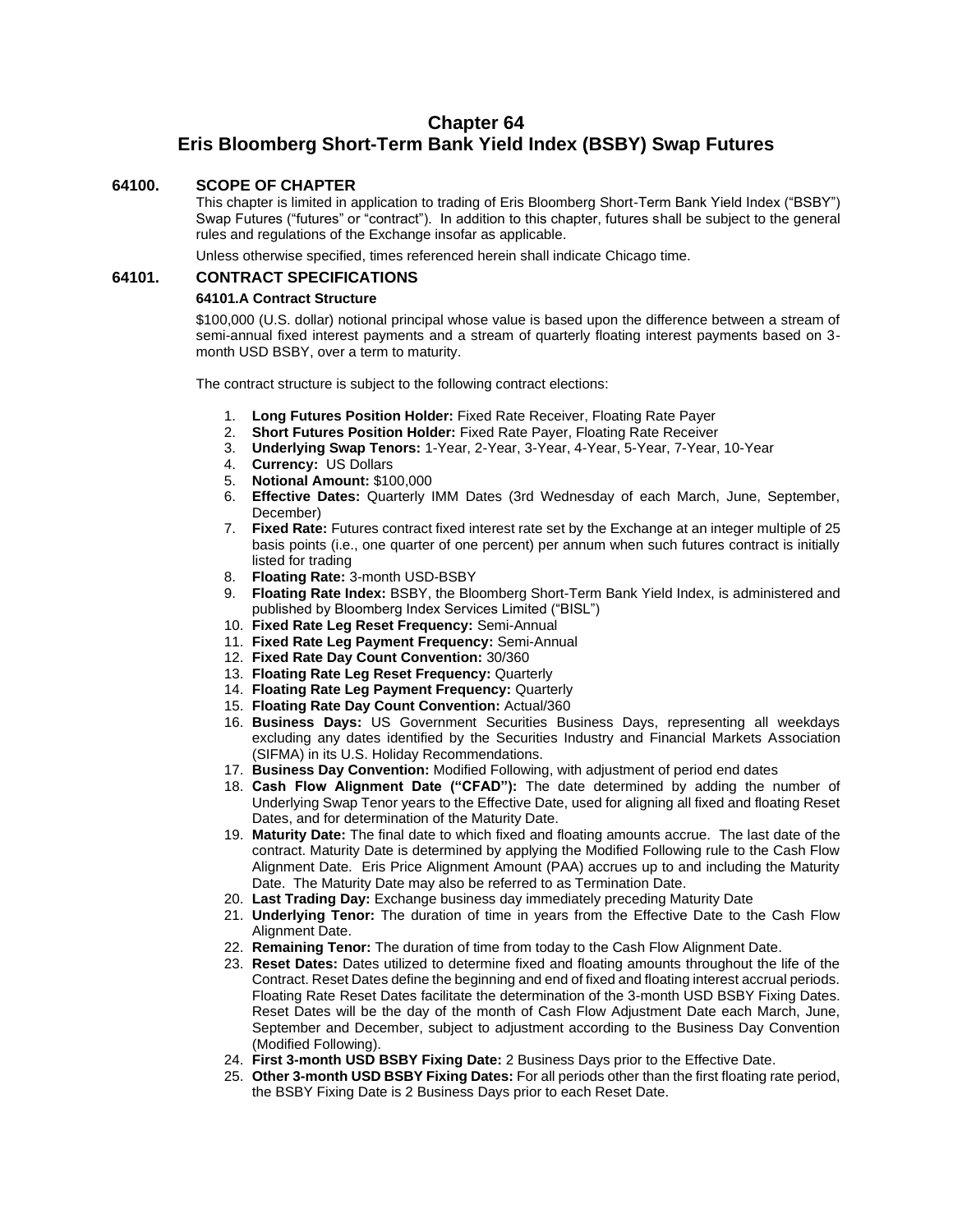## **64102. TRADING SPECIFICATIONS**

### **64102.A. Trading Schedule**

Contracts shall be scheduled for trading during such hours as may be determined by the Exchange.

#### **64102.B. Trading Unit**

The unit of trading shall be contracts that meet Contract Structure (CBOT Rule 64101.A.) having notional amount of one hundred thousand US dollars (\$100,000) or multiples thereof.

#### **64102.C. Price Increments**

Par shall be on the basis of 100 points, with each point equal to \$1,000 per contract. The minimum price fluctuations for each available tenor shall be:

- 1. 1-Year Eris BSBY Swap Futures
	- a. 0.0025 of one point, equal to \$2.50 per contract
- 2. 2-Year Eris BSBY Swap Futures
	- a. 0.0025 of one point, equal to \$2.50 per contract
- 3. 3-Year Eris BSBY Swap Futures
	- a. 0.005 of one point, equal to \$5 per contract
- 4. 4-Year Eris BSBY Swap Futures
	- a. 0.010 of one point, equal to \$10 per contract
- 5. 5-Year Eris BSBY Swap Futures

a. 0.010 of one point, equal to \$10 per contract

- 6. 7-Year Eris BSBY Swap Futures
	- a. 0.020 of one point, equal to \$20 per contract
- 7. 10-Year Eris BSBY Swap Futures
	- a. 0.020 of one point, equal to \$20 per contract

Contracts shall not be made on any other price basis.

#### **64102.D. Special Price Fluctuation Limits**

At the commencement of each trading day, the contract shall be subject to special price fluctuation limits as set forth in Rule 589 and in the Special Price Fluctuation Limits and Daily Price Limits Table in the Interpretations & Special Notices Section of Chapter 5.

### **64102.E. Position Limits, Exemptions, Position Accountability and Reportable Levels**

The applicable position limits and/or accountability levels, in addition to the reportable levels, are set forth in the Position Limit, Position Accountability and Reportable Level Table in the Interpretations & Special Notices Section of Chapter 5.

A Person seeking an exemption from position limits for bona fide commercial purposes shall apply to the Market Regulation Department on forms provided by the Exchange, and the Market Regulation Department may grant qualified exemptions in its sole discretion.

Refer to Rule 559 for requirements concerning the aggregation of positions and allowable exemptions from the specified position limits.

#### **64102.F. Termination of Trading**

Trading in an expiring contract shall terminate at the close of trading on the Business Day immediately preceding the Maturity Date of the contract.

# **64103. SETTLEMENT PROCEDURES**

Delivery shall be by cash settlement.

### **64103.A. Maturity Date Final Settlement Price**

The Final Settlement Price on the Maturity Date of each contract shall be as follows:

 $S<sub>final</sub> = 100 + B<sub>final</sub> - C<sub>final</sub>$ 

Sfinal = Settlement price at mMaturity Date

 $B_{final}$  = Historical Fixed and Floating Rate amounts since contract inception through the Maturity Date (calculated in accordance with the Day Count Convention)  $C<sub>final</sub> = Eris PAA$ , at Maturity Date

The Exchange and CME Clearing calculate Final Settlement Price to 4 decimals of precision (e.g., 100.1234).

Eris PAA is the cumulative value calculated daily by applying the secured overnight financing rate (SOFR) dated for the previous settlement date to the contract's NPV of the previous settlement date less the net Fixed and Floating Rate amounts due on the current settlement date, using an Actual/360 day-count convention.